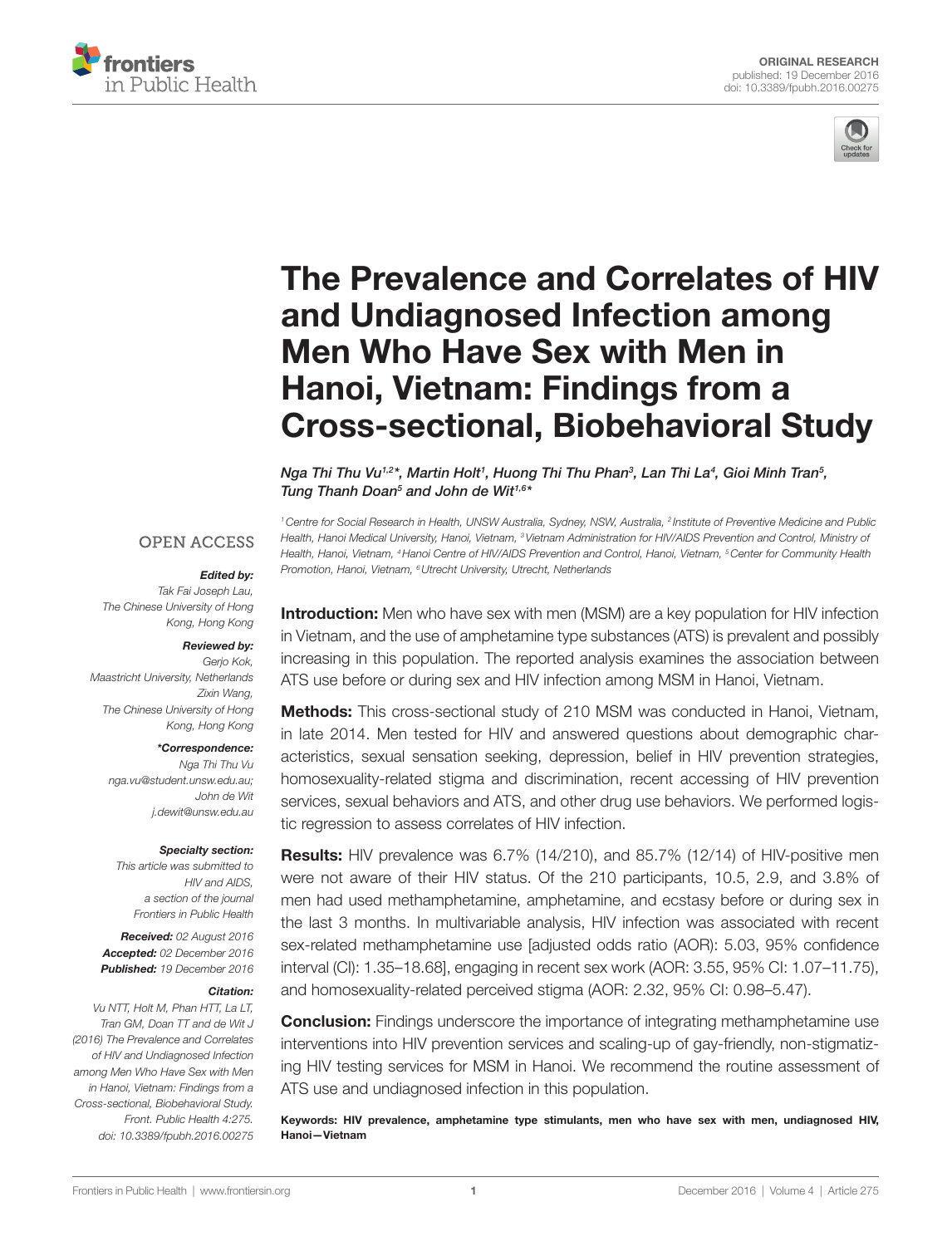# INTRODUCTION

The HIV epidemic was first described in Vietnam in the early 1990s [\(1\)](#page-7-0), and in the last 30 years, the epidemic has spread to different parts of the country. Since 1999, HIV has been reported in all provinces and cities of Vietnam ([2](#page-7-1)). Although men who have sex with men (MSM) have been recognized as a key population affected by HIV in different parts of the world ([3](#page-7-2)), in Vietnam, they were only identified as a priority population for HIV prevention in the last decade ([4\)](#page-7-3), despite warning signs in the early 2000s that HIV was spreading in this population [\(5,](#page-7-4) [6\)](#page-7-5).

A study conducted only in Ho Chi Minh City in 2004 reported an HIV prevalence of 8% in a sample of MSM recruited in MSM-specific venues [\(7](#page-7-6)). The first, national integrated biological behavioral surveillance (IBBS) conducted in 2006 reported that the HIV prevalence among MSM in Ho Chi Minh City and Hanoi was 5 and 9%, respectively ([8](#page-7-7)). In the second IBBS conducted in 2009, HIV prevalence exceeded 10% in Hanoi (19.8%) and Ho Chi Minh City (14.3%), as well as in Haiphong (16.6%), the country's third largest city ([9](#page-7-8)), suggesting HIV prevalence had increased substantially among MSM in major cities across Vietnam. A more recent study found an HIV prevalence of 14.8% among MSM in Ho Chi Minh City [\(10](#page-7-9)). A better understanding of the individual, social, and structural factors that affect HIV risks is, therefore, needed to prevent further transmission of HIV in the MSM population in Vietnam.

Previous studies have found that HIV infection among MSM in Vietnam is associated with younger age, lower education and injecting drug use ([7](#page-7-6), [11\)](#page-7-10), a higher number of recent sexual partners ([5](#page-7-4), [7](#page-7-6)), and sex work and inconsistent condom use ([5](#page-7-4)). MSM in Vietnam have consistently reported low levels of condom use with casual and regular male partners [\(8,](#page-7-7) [9\)](#page-7-8).

Amphetamine type stimulants (ATS) are commonly used drugs by MSM, and their use has been found to be associated with condomless anal intercourse (CAI) and HIV infection ([12\)](#page-7-11). A recent meta-analysis found a significant association between methamphetamine and amphetamine use and HIV infection across 35 studies [\(13\)](#page-7-12). However, most previous studies have been conducted in high-income countries, and evidence regarding the association between ATS use and HIV infection among MSM is lacking in low- and middle-income countries [\(13\)](#page-7-12), particularly Vietnam. It was reported that ATS use, particularly methamphetamine use is prevalent among MSM in Vietnam [\(14](#page-7-13)). The relationship between ATS use and HIV infection among MSM in Vietnam, however, remains to be assessed.

In Vietnam, homosexuality remains socially stigmatized ([15\)](#page-8-0), despite recent activism to protect the rights of lesbian, gay, bisexual, and transgender people. Previous international research underscores that homosexuality-related stigma and discrimination are associated with a higher risk of depression [\(16](#page-8-1), [17\)](#page-8-2). Depression has been found to be highly prevalent among MSM, particularly HIV-positive men ([18,](#page-8-3) [19\)](#page-8-4), and is considered a major health issue among MSM ([20\)](#page-8-5). Furthermore, homosexualityrelated stigma, discrimination, and depression have been found to be associated with engaging in HIV-related risky behaviors such as CAI ([21–](#page-8-6)[23\)](#page-8-7), drug use ([24,](#page-8-8) [25\)](#page-8-9), having sex while on drugs ([26\)](#page-8-10), less awareness and underutilization of HIV prevention services [\(27](#page-8-11)[–29\)](#page-8-12), and experiencing less benefit from participating in HIV prevention interventions [\(27](#page-8-11)).

Previous studies of HIV infection among MSM in Vietnam have mainly focused on individual-level covariates rather than examining social and structural barriers to HIV prevention, such as homosexuality-related stigma and discrimination. Evidence from previous studies indicates that sexual sensation seeking is associated with an increased likelihood of CAI among MSM ([30–](#page-8-13)[33\)](#page-8-14) and that sexual sensation seeking can modify or strengthen the association between alcohol or drug use and HIVrelated sexual behaviors [\(34](#page-8-15), [35\)](#page-8-16). However, the effect of sexual sensation seeking on HIV risk among MSM in Vietnam has not been previously investigated.

Previous research in Vietnam has found relatively high rates of CAI between MSM ([8](#page-7-7), [9\)](#page-7-8), and international research has found that MSM may use various strategies to reduce HIV transmission risk during CAI, such as serosorting (having sex with partners of the same perceived HIV status), strategic positioning (HIV-negative men being insertive during CAI), withdrawal before ejaculation, or limiting CAI to HIV-positive partners who are virally suppressed ([36,](#page-8-17) [37\)](#page-8-18). However, belief in the efficacy of these strategies has not been previously assessed among Vietnamese MSM.

To improve HIV prevention among MSM in Vietnam, we sought to assess the prevalence of HIV and undiagnosed infection among MSM in Hanoi and examined factors associated with HIV infection, including homosexuality-related stigma and discrimination, depression, sexual sensation seeking, belief in the efficacy of risk reduction strategies, and drug use, particularly ATS use.

#### MATERIALS AND METHODS

Participants included in this analysis were part of a larger convenience sample of 303 MSM recruited into a cross-sectional, community-based study in Hanoi, Vietnam, from September to October 2014. The study received approval from the Human Research Ethics Committee of the University of New South Wales, Australia, and from the Institutional Review Board of the Hanoi School of Public Health. A description of the study has been previously published [\(14\)](#page-7-13). In short, the study was conducted in collaboration with the Hanoi Center for HIV/ AIDS Prevention and Control (Hanoi PAC), the Center for Community Health Promotion (CHP), and MSM communitybased organizations (CBOs). MSM are a relatively hidden population in Vietnam, and developing a randomized sampling frame is impossible. Convenience sampling was hence used to recruit participants. First, staff and outreach workers of collaborating organizations referred potential participants to the study. Additionally, peers of collaborating CBOs referred men from their social networks. Finally, participated men were asked to invite their peers who might be interested in the study.

Men were eligible to participate if they were 18 years or older at the time of the study, reported having anal sex with at least one man in the previous 3 months, had a good command of the Vietnamese language, and provided consent. Men were screened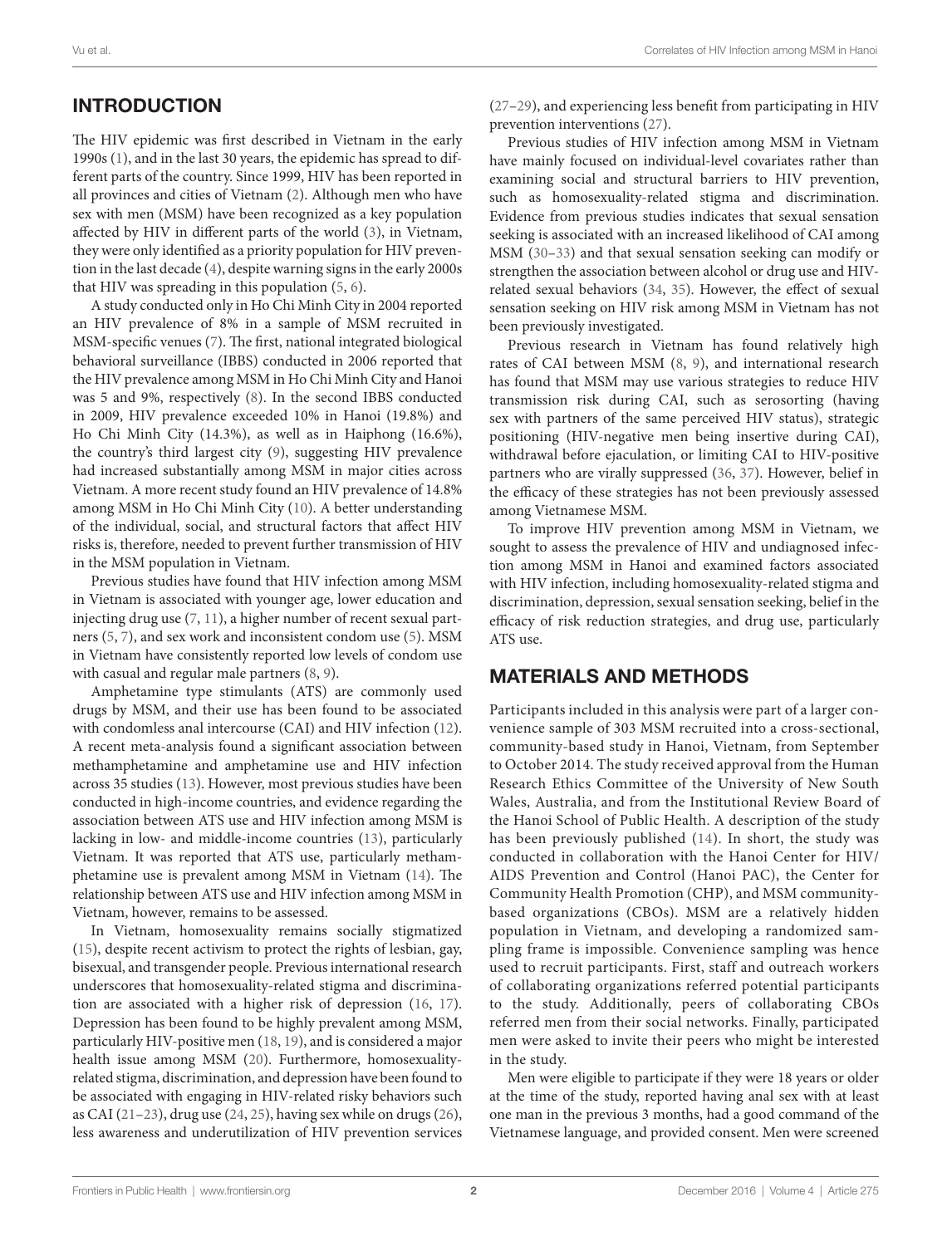for eligibility and were interviewed after provided written consent. Upon interview completion, men were informed about optional HIV testing.

Men who chose to be tested were referred to an on-site testing team provided by Hanoi PAC. Separate written consent was obtained for HIV testing. Venous blood samples were collected by technicians from Hanoi PAC. Blood samples were assigned a unique, anonymous ID code enabling linkage to participants' questionnaires (and for participants to get results). Due to resource constraints, we could only offer 210 free HIV tests to participants.

# Confidentiality and Privacy

Being identified as a MSM or drug user in Vietnam may result in social stigma and discrimination ([38\)](#page-8-19). As such, MSM participants, particularly those who use drugs, may underreport sexual and drug use behaviors. We took several steps to mitigate this potential bias. First, all interviewers were trained to be supportive and non-judgmental of MSM. Second, MSM participants were not asked to provide personal details that could reveal their identity. Third, all interviews were conducted in private rooms. Finally, all field staff signed a confidentiality agreement.

### HIV Testing and Status

Blood samples were tested for HIV at the Hanoi PAC laboratory, following Vietnamese Ministry of Health guidelines. All blood samples were screened for HIV by the Murex HIV Ag/ Ab combination assay (DiaSorin S.p.A., Italy). Samples that were reactive during screening were tested again using confirmatory tests (Serodia® HIV, Fujirebio, Japan; Determine™ HIV1/2, Alere Medical, USA). The main outcome variable was HIV status as confirmed by testing (HIV negative or HIV positive). We also referred to participants' self-reported HIV status (HIV negative, untested/unknown, or HIV positive) to identify participants who tested HIV positive but were unaware of their infection. The self-report information collected through the questionnaire has previously been described [\(14](#page-7-13)) and contained the questions described below.

# Demographic Characteristics

We asked participants about their self-reported HIV status, sexual orientation, age, place of birth, education, occupation, and monthly income.

# Sexual Sensation Seeking

We adapted a measure of sexual sensation seeking for a Vietnamese sample ([39\)](#page-8-20). Ten items assessed the propensity to seek out exciting and novel sexual experiences, for instance "I like wild, uninhibited sexual encounters." Participants provided their answers on 5-point scales, ranging from 1 (not at all like me) to 4 (very much like me). Internal consistency of the items was sufficient (Cronbach's  $\alpha = 0.72$ ). Item scores were averaged, with higher scores indicating more sexual sensation seeking.

### Depression

This was assessed with the Patient Health Questionnaire 9 scale, which has been used with MSM in other studies ([40,](#page-8-21) [41](#page-8-22)). The scale consists of nine items, such as "in the last two weeks, how often have you had trouble falling or staying asleep, or sleeping too much?" Participants provided their answers on a scale ranging from 0 (not having the problem at all) to 3 (having the problem nearly every day). The items had good internal consistency (Cronbach's  $\alpha$  = 0.80). Participants were categorized as having a depressive disorder if they had a score equal or larger than 10, as previously described ([42\)](#page-8-23).

# Belief in HIV Prevention Strategies

Participants were asked how effective they thought different strategies were in preventing HIV transmission: antiretroviral treatment of HIV, HIV-negative men taking the insertive (top) position during anal sex, and withdrawal before ejaculation. Answer options ranged from 1 (totally disagree) to 4 (totally agree). Belief in the efficacy of each HIV prevention method was dichotomized into disagreement (scores 1 and 2) versus agreement (scores 3 and 4).

# Perceived Stigma and Discrimination

We adapted a scale to measure enacted (experienced) homosexuality-related stigma, perceived (anticipated) homosexualityrelated stigma, and self-stigma (internalized homophobia) [\(22](#page-8-24)). Responses were given on 4-point scales, with anchors depending on the questions. The adapted scale encompassed eight items pertaining to enacted homosexuality-related stigma, for example "how often have you lost a job or career opportunity due to your engaging in homosexual activities"  $(1 = never, 4 = often);$ 10 items measuring perceived homosexuality-related stigma, for instance "many people are unwilling to accept homosexual individuals" ( $1 =$  completely disagree,  $4 =$  completely agree); and eight items measuring internalized homophobia, for example "sometimes you wish you were not gay/bisexual/transgender"  $(1 =$  totally disagree,  $4 =$  totally agree). In this study, the scale had good internal consistency (Cronbach's  $\alpha$  = 0.74). Mean scores were calculated for each sub-scale; higher scores indicated higher levels of stigma.

### Recent Accessing of HIV Prevention **Services**

We asked participants if they had recently tested for HIV (i.e., at least once in the last 12 months) and if they had recently received safe sex counseling (i.e., at least once in the last 12 months).

### Sexual Behaviors

We asked about the gender of sexual partners and age at first sex with men and women. Participants were asked about ever engaging in sex work (selling sex), recent sex work (in the last 3 months), their number of regular and casual male partners in the last 3 and 12 months, and the use of condoms during anal sexual intercourse with regular and casual male partners. Because numbers of different types of sexual partners were skewed, we undertook logarithmic or square root transformations of these variables, as appropriate. Any CAI was defined as not or inconsistently using a condom during anal sex (assessed for regular and casual male partners in the previous 3 months).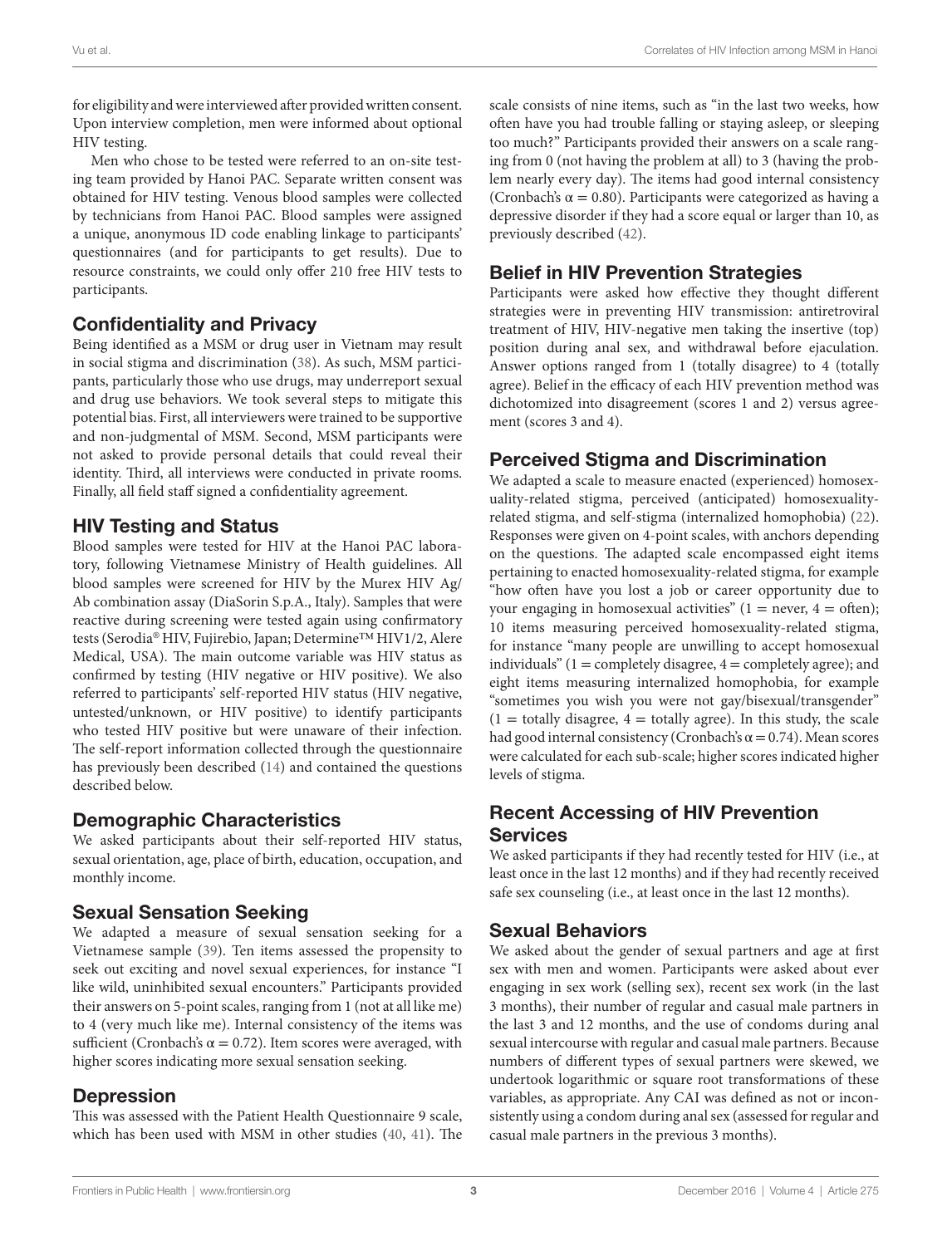### ATS and Other Drug Use

Participants were asked questions about ever having used ATS, alcohol, and other substances (i.e., ketamine, erectile dysfunction medications, and amyl nitrite "poppers"), any recent use of these substances (in the last 3 months) and any use of these substances before or during sex in the last 3 months. Answers to these questions were dichotomized (any use versus none).

### Data Analysis

Descriptive and correlational statistical analyses were performed using STATA version 13.1 (StataCorp, College Station, TX, USA). We report frequencies and percentages for categorical variables and medians with interquartile ranges (IQR) for continuous variables. We tested bivariate associations between laboratoryconfirmed HIV status and potential covariates using logistic regression. Factors associated with the outcome variable at  $p < 0.25$  were subsequently entered into a multivariate regression model to identify independent covariates. We used a stepwise procedure as previously suggested ([43\)](#page-8-25) to develop the final multivariate model with independent covariates, which retained statistical significance ( $p < 0.05$ ).

# RESULTS

A total of 222 men were referred to the study as potential participants, among whom nine men did not meet selection criteria, two men chose not to complete an interview, and one man refused to be tested. As such, the following analysis includes 210 men who completed an interviewer-administered questionnaire and agreed to be tested for HIV and release their HIV test result. We compared the sociodemographic characteristics of men who did and did not undertake HIV testing (analysis not shown). Men who tested for HIV and consented to release their HIV test results were significantly younger, had lower incomes, and were more likely to be students or self-employed. Men who did and didn't undertake HIV testing were similar in terms of place of birth, education level, sexual orientation, and perceived HIV status.

# Sample Characteristics

**[Table 1](#page-4-0)** presents the demographic characteristics of the 210 MSM who participated. The majority of the sample reported being homosexual (73.3%), 22.4% bisexual, and the remainder (3.8%) heterosexual or other sexual orientation. The median age of the sample was 22.7 years (IQR: 20.6–25.5); 90.0% were younger than 30 years. The majority of men had a college or university education (57.9%), 30.1% had high school or vocational training, and only 12.0% had secondary or lower education. Approximately 30.0% of the sample was students, 9.0% were unemployed, and the remainder had office-based jobs, service jobs, or were in selfemployed, casual, or freelance jobs. Participants had a median monthly income of 5 million Vietnamese Dong (approximately US\$228) (IQR: 3.0–8.0 million). The median sexual sensationseeking score was 2.5 (IQR: 1.4–3.5). A minority of men (14.3%) were categorized as having depression. In relation to belief in different HIV prevention strategies, 9.5% men believed in the effectiveness of HIV treatment as prevention, 28.6% believed in

the safety of being insertive during sex, and 38.6% men believed that withdrawal was effective. The median score regarding homosexuality-related enacted stigma was 1.1 (IQR: 1.0–2.4); scores for perceived stigma and internalized homophobia were 4.0 (IQR: 1.20–5.0) and 3.4 (IQR: 1.0–4.6), respectively.

# Sex and Drug Use Behaviors

**[Table 2](#page-5-0)** presents HIV-related sex and drug use behaviors. Approximately 63% men self-reported having sex with men only; the remainder reported having sex with both men and women. The median age of first homosexual sex was 19.0 (IQR: 18.0–21.0), and the median age of first heterosexual sex was 18.0 (12.0–30.0). Of the 210 participants, 73.8% reported any recent CAI with male partners (66.2% with regular partners and 32.4% with casual partners). The median number of regular male sexual partners in the last 3 months was 1 (IQR: 1.0–80.0), and the median number of casual male sexual partners in the last 3 months was 3.0 (IQR: 1.0–100.0). Of the 210 participants, 26.2% reported having ever engaged in sex work and 21.4% reported recent sex work. One in five participants (22.9%) reported ever having used methamphetamine, 14.8% reported recent use, and 10.5% reported recent sex-related use. The corresponding rates for amphetamine use were 7.6, 2.9, and 2.9%, respectively. Rates for ecstasy they were 20.0, 8.6, and 3.8%. Men reported higher levels of alcohol use: 90.0% had ever drunk alcohol, 76.2% had recently consumed alcohol, and 39.5% reported sex-related alcohol use in the last 3 months.

### HIV Testing Results

Fourteen men out of 210 [6.7%, 95% confidence interval (CI): 3.7–10.9] tested HIV-antibody positive (see **[Table 1](#page-4-0)**) and 12 of these 14 HIV-positive men (85.7%) were not aware of their HIV status. Just over half (52.4%) of all participating men had ever tested for HIV, and just under half (46.6%) did not know their HIV status, including 29.5% who had ever tested for HIV but did not know their test result and 17.1% who had never tested for HIV. Out of the 210 men who were tested, approximately 10 men returned for their results, including one man who was previously undiagnosed with HIV.

# Correlates of HIV Infection

The results of bivariate and multivariate analyses of associations between HIV infection and other covariates are presented in the **[Table 3](#page-6-0)**. Potential independent covariates identified in bivariate analysis included occupation, sexual sensation seeking, belief in the safety of being insertive during sex as a HIV prevention strategy, homosexuality-related perceived stigma, engaging in recent sex work, number of regular male sexual partners, any recent CAI with casual male sexual partners, recent methamphetamine or amphetamine use before or during sex, and having a HIV test in the last 12 months. In the final multivariate logistic regression model, HIV infection was more likely among MSM who reported recent sex work or the use of methamphetamine before or during sex. Additionally, HIV infection was marginally associated with homosexualityrelated perceived stigma.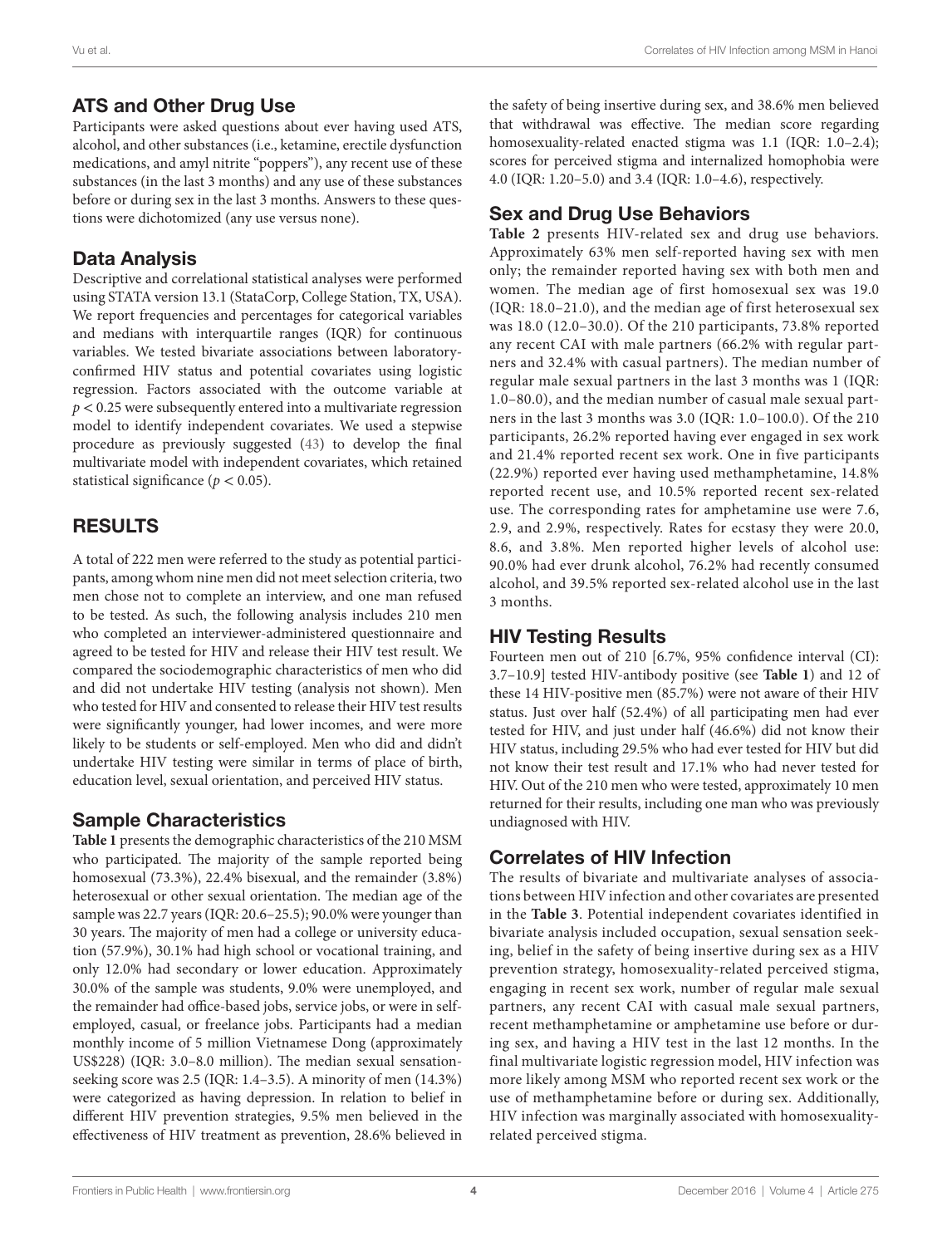#### <span id="page-4-0"></span>TABLE 1 | Participant characteristics.

|                                                                                      | Frequency        | Percent (95% CI)  |
|--------------------------------------------------------------------------------------|------------------|-------------------|
| HIV status confirmed by lab tests ( $N = 210$ )                                      |                  |                   |
| Negative                                                                             | 196              | 93.3 (89.1-96.3)  |
| Positive                                                                             | 14               | $6.7(3.7-10.9)$   |
| Perceived HIV status (on enrollment) ( $N = 210$ )                                   |                  |                   |
| HIV positive                                                                         | $\overline{2}$   | $0.9(0.1 - 3.4)$  |
| HIV negative                                                                         | 110              | 52.4 (45.4-59.3)  |
| Tested but didn't know the result                                                    | 62               | 29.5 (23.4-36.2)  |
| Never previously tested                                                              | 36               | 17.1 (12.3-22.9)  |
| Sexual identity ( $N = 210$ )                                                        |                  |                   |
| Homosexual                                                                           | 154              | 73.3 (66.8-79.2)  |
| Bisexual                                                                             | 47               | 22.4 (16.9-28.6)  |
| Heterosexual and other                                                               | 9                | $4.3(2.0 - 8.0)$  |
| Age [median and interquartile ranges (IQR)] ( $N = 210$ )                            | 22.7 (20.6-25.5) |                   |
| $<$ 20                                                                               | 38               | 18.1 (13.1-24.0)  |
| $20 - 29$                                                                            | 151              | 71.9 (65.3-77.9)  |
| $30 - 39$                                                                            | 14               | $6.7(3.7-10.9)$   |
| $\geq 40$                                                                            | $\overline{7}$   | $3.3(1.4 - 6.7)$  |
|                                                                                      |                  |                   |
| Place of birth $(N = 210)$<br>Hanoi                                                  | 86               | 41.0 (34.2-47.9)  |
| Other provinces                                                                      | 124              | 59.0 (52.1-65.8)  |
|                                                                                      |                  |                   |
| Education ( $N = 209$ )                                                              |                  |                   |
| Primary and lower school                                                             | 25               | 12.0 (7.9-17.1)   |
| High school and vocational training                                                  | 63               | 30.1 (24.0-36.9)  |
| College and university                                                               | 121              | 57.9 (50.9-64.7)  |
| Occupation ( $N = 210$ )                                                             |                  |                   |
| Student                                                                              | 66               | 31.4 (25.2-38.2)  |
| Office-based job                                                                     | 35               | 16.7 (11.9-22.4)  |
| Service job                                                                          | 38               | 18.1 (13.1-24.0)  |
| Self-employed/freelance                                                              | 52               | 24.8 (19.1-31.2)  |
| Unemployed                                                                           | 19               | $9.0(5.5 - 13.8)$ |
| Median monthly income (IQR) ( $N = 210$ )                                            | $5.0(3.0 - 8.0)$ |                   |
| Income <3 million VND                                                                | 37               | 17.6 (12.7-23.5)  |
| 3 million VND ≤ income <5 million VND                                                | 62               | 29.5 (23.4-36.2)  |
| Income ≥5 million VND                                                                | 111              | 52.9 (45.9-59.8)  |
| Median sexual sensation-seeking score (IQR) ( $N = 210$ )                            | $2.5(1.4 - 3.5)$ |                   |
| Depression $(N = 210)$                                                               | 30               | 14.3 (9.9-17.8)   |
| Belief in HIV prevention strategies ( $N = 210$ )                                    |                  |                   |
| Treatment as prevention                                                              | 20               | $9.5(5.9 - 14.3)$ |
| Being insertive during anal sex                                                      | 60               | 28.6 (22.6-35.2)  |
| Withdrawal                                                                           | 81               | 38.6 (32.0-45.5)  |
| Median score for homosexuality-related stigma and discrimination (IQR) ( $N = 210$ ) |                  |                   |
| Enacted stigma                                                                       | $1.1(1.0-2.4)$   |                   |
| Perceived stigma                                                                     | $4.0(1.2 - 5.0)$ |                   |
| Internalized homophobia                                                              | $3.4(1.0 - 4.6)$ |                   |
| Any HIV test in the last 12 months ( $N = 210$ )                                     | 93               | 44.3 (37.5–51.3)  |
|                                                                                      |                  |                   |
| Received any safe sex counseling in the last 12 months ( $N = 210$ )                 | 110              | 52.4 (45.4-59.3)  |

# **DISCUSSION**

To the best of our knowledge, this is the first reported analysis of an association between a broad range of important structural, personal dispositions, and behavioral factors and HIV infection among MSM in Vietnam. While we found that MSM who reported recently using amphetamine or ecstasy before or during sex were not more likely to have an HIV positive test result, MSM who self-reported the recent use of methamphetamine before or during sex had a fivefold increased likelihood of HIV infection, compared with MSM who did not use methamphetamine for sex. These findings are similar to those of a recent meta-analysis [\(13\)](#page-7-12), as well as recent empirical research, finding higher rates of methamphetamine and/or amphetamine use among diagnosed HIV-positive MSM compared to HIV-negative MSM ([44](#page-8-26)[–47](#page-8-27)). In our study, we also found that men who engaged in recent sex work were more likely to test positive for HIV. Together, our findings suggest that men who use ATS for sex and men who engage in sex work should be targeted as priority groups for HIV prevention in Hanoi, Vietnam. We also suggest that interventions for methamphetamine use are made available for MSM in Vietnam and be incorporated into current HIV prevention activities.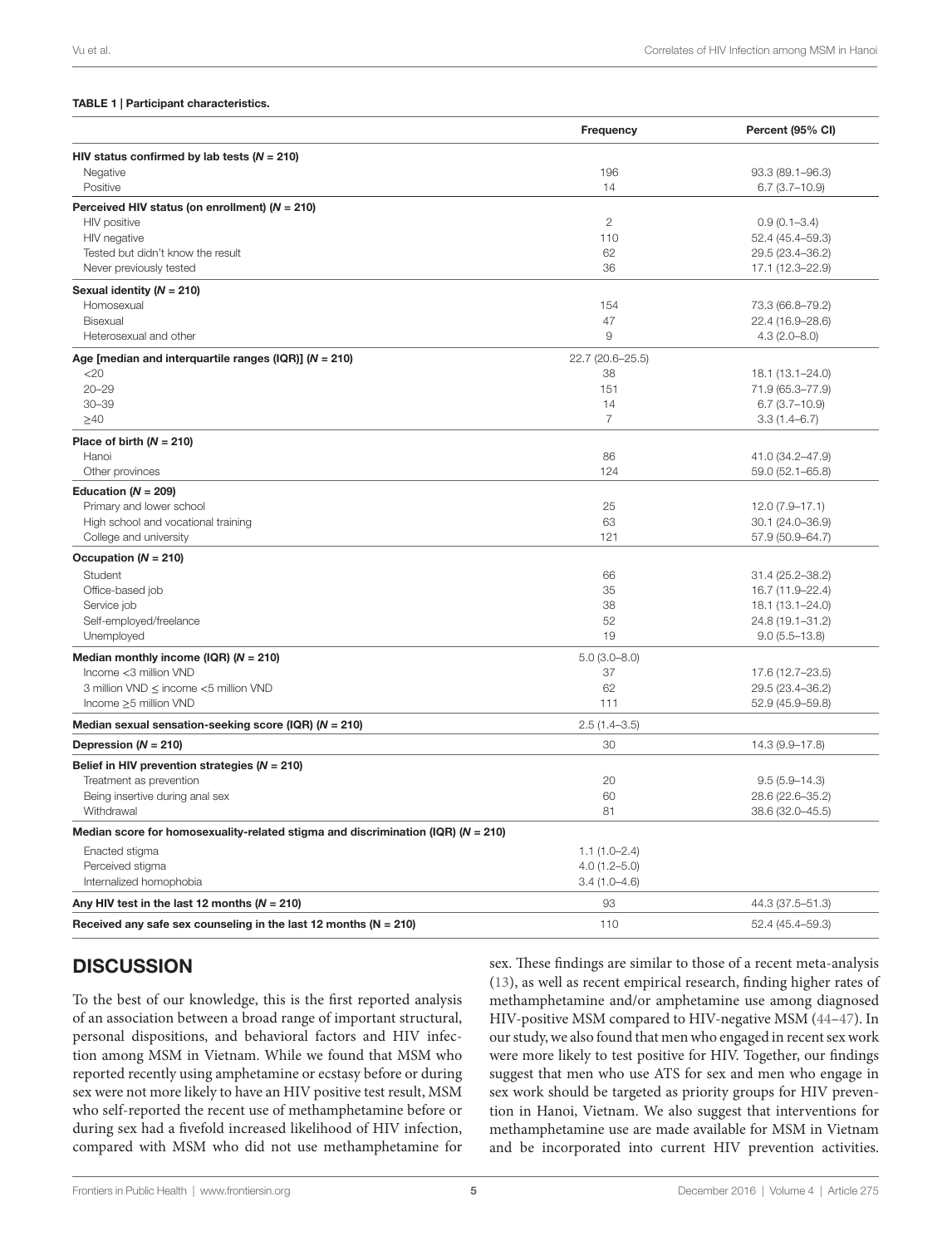#### <span id="page-5-0"></span>TABLE 2 | Sexual and drug use behaviors.

|                                                                                             | Frequency        | Percent (95% CI)    |
|---------------------------------------------------------------------------------------------|------------------|---------------------|
| Type of sexual partners $(N = 210)$                                                         |                  |                     |
| Male sexual partners only                                                                   | 132              | 62.9 (55.9-69.4)    |
| Both male and female sexual partners                                                        | 78               | 37.1 (30.6-44.1)    |
| Median age at first homosexual sex ( $N = 210$ ) (IQR)                                      | 19.0 (18.0-21.0) |                     |
| Median age at first heterosexual sex ( $N = 78$ ) (IQR)                                     | 18.0 (12.0-30.0) |                     |
| Any condomless anal intercourse (CAI) with male partners in the last 3 months ( $N = 210$ ) | 155              | 73.8 (67.3-79.6)    |
| Regular male sexual partners                                                                |                  |                     |
| Median number of regular male sexual partners in the last 3 months ( $N = 196$ ) (IQR)      | $1(1 - 80)$      |                     |
| Any CAI with regular male sexual partners in the last 3 months ( $N = 210$ )                | 139              | 66.2 (59.4-72.6)    |
| Casual male sexual partners                                                                 |                  |                     |
| Median number of casual male sexual partners in the last 3 months $(N = 128)$ (IQR)         | $3(1 - 100)$     |                     |
| Any CAI with casual male sexual partners in the last 3 months ( $N = 210$ )                 | 68               | 32.4 (26.1-39.1)    |
| Ever engaged in sex work ( $N = 210$ )                                                      | 55               | 26.2 (20.4-32.7)    |
| Engaged in sex work in the last 3 months ( $N = 210$ )                                      | 45               | 21.4 (16.1-27.6)    |
| Lifetime use of alcohol and other drugs $(N = 210)$                                         |                  |                     |
| Alcohol                                                                                     | 189              | $90.0(85.1 - 93.7)$ |
| Amphetamine (speed)                                                                         | 16               | $7.6(4.4 - 12.1)$   |
| Amyl nitrite (poppers)                                                                      | 11               | $5.2(2.6-9.2)$      |
| Cannabis                                                                                    | 35               | 16.7 (11.9-22.4)    |
| Ecstasy                                                                                     | 42               | 20.0 (14.8-26.1)    |
| Erectile dysfunction medication                                                             | 15               | $7.1(4.1 - 11.5)$   |
| Heroin                                                                                      | 12               | $5.7(3.0-9.8)$      |
| Ketamine                                                                                    | 16               | $7.6(4.4 - 12.1)$   |
| Methamphetamine                                                                             | 48               | 22.9 (17.4-29.1)    |
| Sleeping pills                                                                              | 8                | $3.8(1.7 - 7.4)$    |
| Any alcohol and ATS use in the last 3 months ( $N = 210$ )                                  |                  |                     |
| Alcohol                                                                                     | 160              | 76.2 (69.8-81.8)    |
| Amphetamine (speed)                                                                         | 6                | $2.9(1.1 - 6.1)$    |
| Ecstasy                                                                                     | 18               | $8.6(5.2 - 13.2)$   |
| Methamphetamine                                                                             | 31               | 14.8 (10.3-20.3)    |
| Any alcohol and ATS use before or during sex in the last 3 months ( $N = 210$ )             |                  |                     |
| Alcohol                                                                                     | 83               | 39.5 (32.9-46.4)    |
| Amphetamine (speed)                                                                         | 6                | $2.9(1.1 - 6.1)$    |
| Ecstasy                                                                                     | 8                | $3.8(1.7 - 7.4)$    |
| Methamphetamine                                                                             | 22               | $10.5(6.7-15.4)$    |

*CI, confidence interval; IQR, interquartile range.*

Furthermore, future periodic surveillance of HIV among MSM in Vietnam would benefit from the inclusion of measures of ATS use and its association with sexual risk behaviors. Such research would contribute to an increasing understanding of the complex relationships between drug use, sexual behaviors, and HIV infection among Vietnamese MSM that can guide HIV prevention.

We found a relatively moderate prevalence of HIV (6.7%) among MSM recruited in Hanoi, lower than that found in previous government-run surveillance studies [\(6,](#page-7-5) [8](#page-7-7)). Our convenience sample did not include any MSM who reported injecting drug use, so we may have under-recruited men who are at higher risk of HIV. As such, generalizing our findings to the broader community of MSM in Hanoi should therefore be undertaken with caution. Strikingly, we found the majority of HIV-positive men (12 out of 14) indicated that they were HIV-negative or did not know their HIV status. To the best of our knowledge, no previous studies have reported the level of undiagnosed HIV among MSM in Vietnam [\(7,](#page-7-6) [9,](#page-7-8) [11,](#page-7-10) [48](#page-8-28)), and our results suggest that many HIV-positive MSM in Hanoi may be unaware of their infection. Some of the HIV-positive men in our study may have chosen not to reveal that they had already been diagnosed when interviewed, because of reticence or fear about disclosing their status. Previous studies in high-income countries, while reporting lower levels of undiagnosed HIV [\(49](#page-8-29), [50\)](#page-8-30), have found that men with undiagnosed HIV report more risky sexual and drug use behaviors than HIV-negative men [\(49](#page-8-29)). We also found a borderline association between homosexuality-related perceived stigma and HIV infection in our analysis. Therefore, promoting accessible HIV testing services, for example, MSM-run, community-based, HIV testing services, is recommended, because they could encourage HIV testing as well as returning for HIV test results [\(51\)](#page-8-31). Additionally, as little is known about undiagnosed HIV among MSM in Vietnam, future research could assess the extent of undiagnosed HIV and its correlates in different parts of the country.

We did not find a significant association between HIV infection and any form of CAI, despite previous research establishing CAI as a key risk factor for HIV infection in MSM [\(52](#page-9-0)). Since the sample size for this analysis was relatively small, power may have been insufficient to detect an association between CAI and HIV infection. Alternatively, the lack of variance between HIV status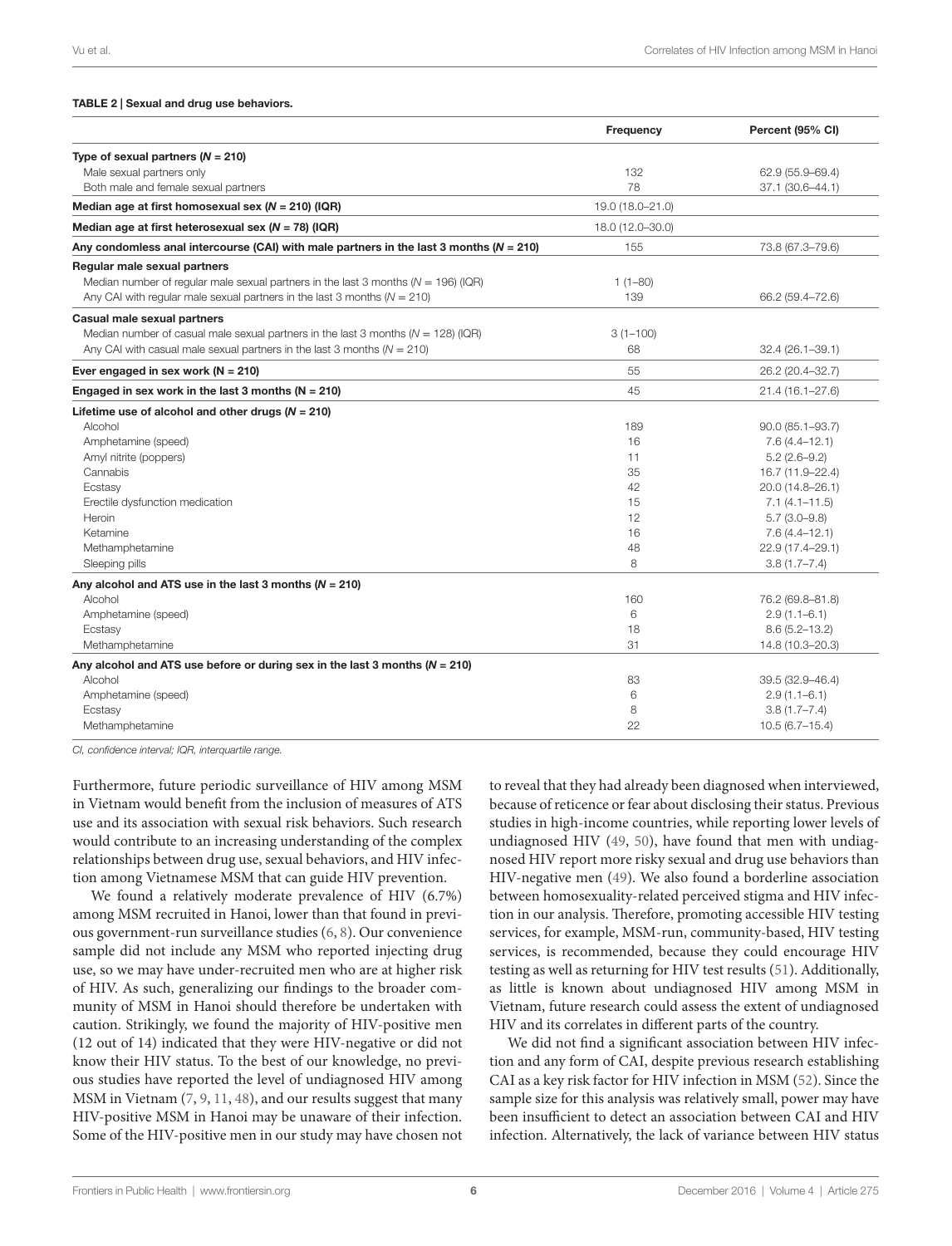#### <span id="page-6-0"></span>TABLE 3 | Bivariate and multivariate analysis of associations with HIV infection (*N* **=** 210).

|                                                                                         | COR (95% CI)                      | p     | AOR (95% CI)          | p     |
|-----------------------------------------------------------------------------------------|-----------------------------------|-------|-----------------------|-------|
| Age group (in years)                                                                    |                                   | 0.415 |                       |       |
| 20                                                                                      | $\mathbf{1}$                      |       |                       |       |
| $20 - 29$                                                                               | $1.14(0.24 - 5.51)$               | 0.87  |                       |       |
| $\geq 30$                                                                               | $3.0(0.46 - 19.59)$               | 0.251 |                       |       |
| <b>Education</b>                                                                        |                                   | 0.01  |                       | 0.843 |
| Primary and lower school only<br>High school and above                                  | $\mathbf{1}$<br>5.61 (1.52-20.79) |       | 1<br>1.20 (0.20-7.34) |       |
| Occupation                                                                              |                                   | 0.04  |                       |       |
| Student or office-based job                                                             | 1                                 |       |                       |       |
| Service job                                                                             | 4.95 (1.12-21.85)                 | 0.035 | $0.30(0.01 - 8.65)$   | 0.485 |
| Self-employed/freelance                                                                 | 4.26 (1.02-17.80)                 | 0.047 | $0.28(0.01 - 6.82)$   | 0.435 |
| Unemployed                                                                              | 1 (omitted) <sup>a</sup>          |       |                       |       |
| <b>Monthly income</b><br><3 million VND (US\$163.4)                                     | $\mathbf{1}$                      | 0.307 |                       |       |
| 3 million-4.9 million VND                                                               | $0.28(0.05 - 1.58)$               | 0.148 |                       |       |
| ≥5 million VND                                                                          | $0.64(0.18 - 2.26)$               | 0.49  |                       |       |
| Sexual orientation                                                                      |                                   | 0.857 |                       |       |
| Homosexual                                                                              | $\mathbf{1}$                      |       |                       |       |
| Bisexual                                                                                | $0.89(0.24 - 3.32)$               | 0.858 |                       |       |
| Heterosexual and other                                                                  | 1 (omitted) <sup>a</sup>          |       |                       |       |
| Had major depression in the last 2 weeks                                                | $2.56(0.51 - 12.74)$              | 0.252 |                       |       |
| <b>Sexual sensation seeking</b>                                                         | 4.59 (1.17-17.96)                 | 0.023 | 2.27 (0.47-11.08)     | 0.31  |
| Belief in the safety of withdrawal as a prevention strategy                             | $0.88(0.28 - 2.72)$               | 0.82  |                       |       |
| Belief in the effectiveness of HIV treatment as a prevention strategy                   | 1 (omitted) <sup>a</sup>          |       |                       |       |
| Belief in the safety of being insertive during sex as a prevention strategy             | $0.40(0.09 - 1.83)$               | 0.235 | $0.25(0.05 - 1.32)$   | 0.102 |
| Homosexuality-related enacted stigma                                                    | 1.48 (0.24-9.20)                  | 0.672 |                       |       |
| Homosexuality-related perceived stigma                                                  | 1.99 (0.92-4.31)                  | 0.081 | $2.32(0.98 - 5.47)$   | 0.054 |
| Homosexuality-related homophobia                                                        | $0.78(0.43 - 1.42)$               | 0.425 |                       |       |
| Had male partners only versus both male and female partners                             | $0.94(0.30 - 2.90)$               | 0.909 |                       |       |
| Engaged in sex work (selling sex) in the last 3 months                                  | 4.16 (1.38-12.56)                 | 0.012 | $3.55(1.07 - 11.75)$  | 0.038 |
| Number of regular male sexual partners                                                  | $0.24(0.04 - 1.63)$               | 0.145 | 1.38 (0.08-23.31)     | 0.822 |
| Number of casual male sexual partners                                                   | $1.34(0.81 - 2.20)$               | 0.255 |                       |       |
| Any condomless anal intercourse (CAI) with regular sexual partners in the last 3 months | 1.95 (0.53-7.22)                  | 0.319 |                       |       |
| Any CAI with casual sexual partners in the last 3 months                                | $3.02(1.00 - 9.09)$               | 0.049 | 1.76 (0.29-10.58)     | 0.537 |
| Any CAI in the last 3 months                                                            | 1.32 (0.36-4.93)                  | 0.676 |                       |       |
| Methamphetamine use before or during sex in the last 3 months                           | 5.85 (1.76-19.44)                 | 0.004 | 5.03 (1.35-18.68)     | 0.016 |
| Amphetamine use before or during sex in the last 3 months                               | 8.0 (1.33-48.15)                  | 0.023 | 1.73 (0.14-21.29)     | 0.668 |
| Ecstasy use before or during sex in the last 3 months                                   | 1 (omitted) <sup>a</sup>          |       |                       |       |
| Drinking alcohol before or during sex in the last 3 months                              | 1.58 (0.53-4.68)                  | 0.41  |                       |       |
| Having at least one HIV test in the last 12 months                                      | $0.48(0.15 - 1.59)$               | 0.229 | $1.0(0.21 - 4.68)$    | 0.999 |
| Receiving any safe sex counseling in the last 12 months                                 | $0.66(0.22 - 1.98)$               | 0.463 |                       |       |

*COR, crude odds ratio; AOR, adjusted odds ratio.*

*a One of the cells contained a value of 0 and was excluded from the analysis.*

groups may reflect a ceiling effect of high levels of CAI in both HIV-positive and non-HIV-positive MSM. Because CAI with male sexual partners was so common in the sample (73.8%) and the level of undiagnosed HIV was strikingly high, we recommend an intensified promotion of safe sex among MSM in Hanoi.

Previous studies have found that depression can be highly prevalent among MSM and is more likely higher among diagnosed, HIV-positive MSM [\(41](#page-8-22), [53](#page-9-1)). However, we did not find an association between depression and HIV infection in our sample. This may be because we found a relatively low prevalence of depression in the sample, and the majority of men who had HIV were unaware of their infection. We also did not find an independent association between sexual sensation seeking and HIV infection. However, like other researchers, we have previously found a positive relationship between sexual sensation seeking and CAI ([30–](#page-8-13)[33\)](#page-8-14).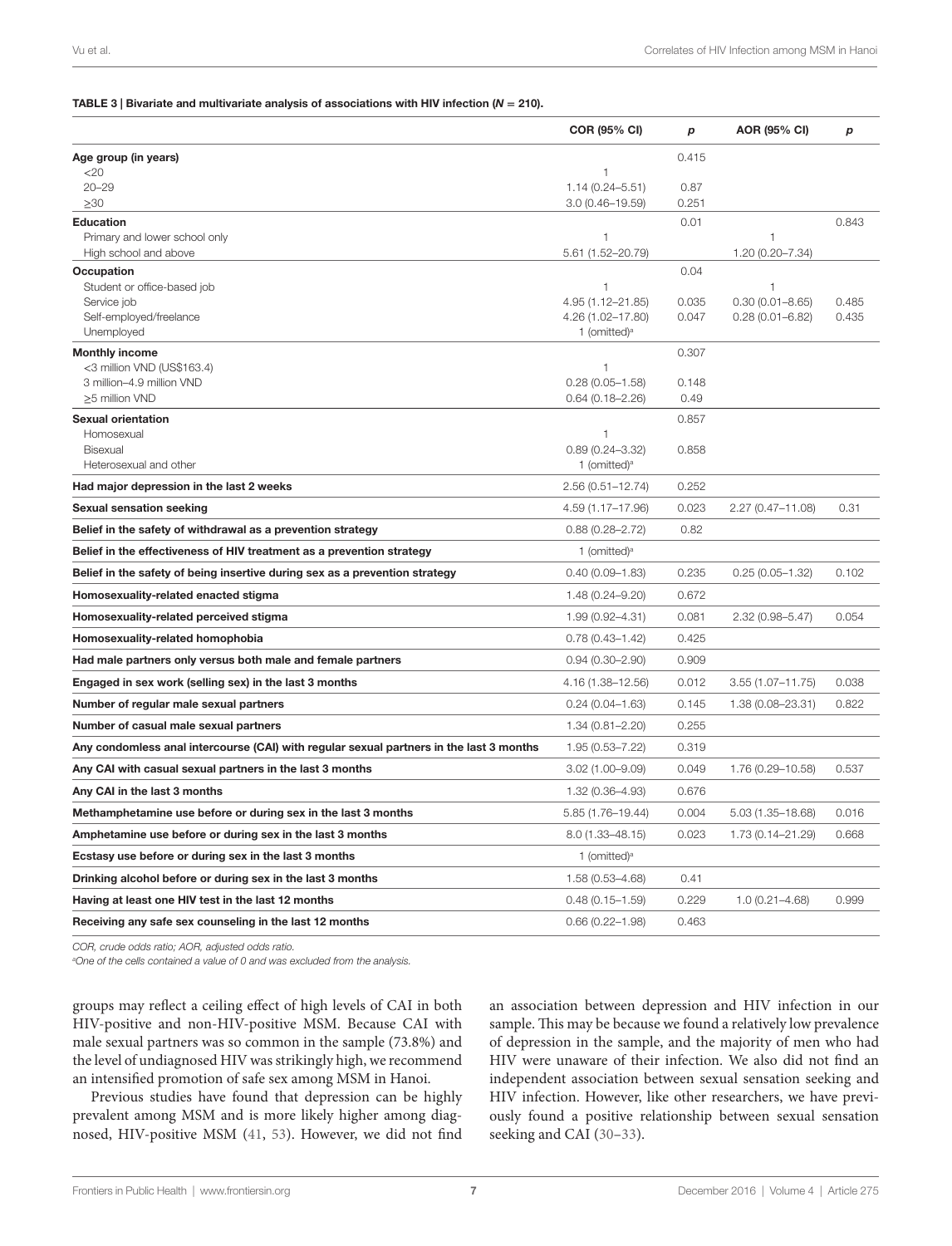Our study had several limitations. Since MSM are a hidden population in Vietnam, we used a convenience sampling approach, as a result of which our findings may not be representative of the broader MSM population in Hanoi. Our sample is more likely to be representative of young MSM in urban settings in Vietnam who are students or self-employed and have lower incomes. As MSM are a hidden population in Vietnam, previous studies have also used a variety of nonrandom convenience sampling methods and, as in many high income countries, no randomized samples of MSM have been recruited in Vietnam [\(8,](#page-7-7) [9](#page-7-8), [38](#page-8-19), [54](#page-9-2)[–56\)](#page-9-3). Also, although we tried to eliminate reporting bias during the interview process, our findings might reflect underreporting of sexual and drug use behaviors and other socially sensitive issues. Additionally, men who engaged in transactional sex were disproportionately affected by HIV ([57](#page-9-4)). As one fifth of the sample engaged in sex work, assessing sex practices with their sexual partners would have been useful but no such assessment was included in our study.

### **CONCLUSION**

We found a moderate prevalence of HIV infection among MSM in Hanoi, Vietnam, and most of the men who tested HIV-positive seemed to be unaware of infection. HIV infection was associated with sex-related methamphetamine use and engagement in sex work. Our analytical and descriptive findings point to several recommendations. For HIV prevention, we recommend an integration of interventions for methamphetamine use into HIV prevention, an intensified promotion of safe sex, and implementation of community-based, MSM-run, or MSM-friendly HIV testing services in Hanoi, Vietnam. In research, we recommend the routine assessment of ATS use in national HIV surveillance and research to enable analysis of trends in ATS use and associations with sexual behaviors. We also recommend further study of

### **REFERENCES**

- <span id="page-7-0"></span>1. Nguyen TH, Wolffers I. HIV infection in Vietnam. *Lancet* (1994) 343(8894):410. doi:[10.1016/S0140-6736\(94\)91239-4](https://doi.org/10.1016/S0140-6736(94)91239-4)
- <span id="page-7-1"></span>2. Quan VM, Chung A, Long HT, Dondero TJ. HIV in Vietnam: the evolving epidemic and the prevention response, 1996 through 1999. *J Acquir Immune Defic Syndr* (2000) 25(4):360–9. doi:[10.1097/00126334-200012010-](https://doi.org/10.1097/00126334-200012010-00011) [00011](https://doi.org/10.1097/00126334-200012010-00011)
- <span id="page-7-2"></span>3. Sullivan PS, Hamouda O, Delpech V, Geduld JE, Prejean J, Semaille C, et al. Reemergence of the HIV epidemic among men who have sex with men in North America, Western Europe, and Australia, 1996-2005. *Ann Epidemiol* (2009) 19(6):423–31. doi[:10.1016/j.annepidem.2009.03.004](https://doi.org/10.1016/j.annepidem.2009.03.004)
- <span id="page-7-3"></span>4. Socialist Republic of Vietnam. *Vietnam AIDS Response Progress Report 2014. Following up the 2011 Political Declaration on HIV/AIDS*. Hanoi, Vietnam (2014).
- <span id="page-7-4"></span>5. Colby D, Cao NH, Doussantousse S. Men who have sex with men and HIV in Vietnam: a review. *AIDS Educ Prev* (2004) 16(1):45–54. doi[:10.1521/](https://doi.org/10.1521/aeap.16.1.45.27722) [aeap.16.1.45.27722](https://doi.org/10.1521/aeap.16.1.45.27722)
- <span id="page-7-5"></span>6. Garcia MC, Meyer SB, Ward P. Elevated HIV prevalence and risk behaviours among men who have sex with men (MSM) in Vietnam: a systematic review. *BMJ Open* (2012) 2(5). doi:[10.1136/bmjopen-2012-001511](https://doi.org/10.1136/bmjopen-2012-001511)
- <span id="page-7-6"></span>7. Nguyen TA, Nguyen HT, Le GT, Detels R. Prevalence and risk factors associated with HIV infection among men having sex with men in Ho Chi Minh City, Vietnam. *AIDS Behav* (2008) 12(3):476–82. doi[:10.1007/s10461-007-](https://doi.org/10.1007/s10461-007-9267-y) [9267-y](https://doi.org/10.1007/s10461-007-9267-y)

men's beliefs and practices with respect to various harm reduction strategies. Finally, we urge examination of the extent of undiagnosed HIV infection in MSM in different parts of Vietnam.

# AUTHOR CONTRIBUTIONS

NV led the development of the research protocol and data collection tools, undertook data collection and data analysis, wrote the initial draft of the manuscript, and prepared the final manuscript. JW and MH guided and supervised the development of the research protocol, data collection and analysis, and contributed to the writing of the manuscript. HP, LL, GT, and TD provided advice and guidance on the research protocol and data collection and contributed to the manuscript.

### ACKNOWLEDGMENTS

We acknowledge the great support and input from staff of the Institute of Preventive Medicine and Public Health, Hanoi Medical University, Hanoi Centre of HIV/AIDS Prevention and Control, Center for Community Health Promotion, Center for Promotion of Quality of Life and leaders and representatives of community-based organizations of MSM in Hanoi during the data collection process.

# FUNDING

NV was supported by an Australia Awards Scholarship to study at UNSW Australia. The study received financial support from the Faculty of Arts and Social Sciences, UNSW Australia. The Centre for Social Research in Health is supported by the Australian Government Department of Health. Funding agencies were not involved in the development of the research protocol, data collection, data analysis, interpretation, or the dissemination of research findings.

- <span id="page-7-7"></span>8. Vietnam Ministry of Health. *Results from the HIV/STI Intergrated Biological and Behavioural Surveillance (IBBS) in Vietnam, 2005-2006*. Hanoi, Vietnam: Ministry of Health (2006).
- <span id="page-7-8"></span>9. Vietnam Ministry of Health. *Results from the HIV/STI Biological and Behavioral Surveillance (Ibbs) in Vietnam – Round II 2009*. Hanoi, Vietnam: Ministry of Health (2011).
- <span id="page-7-9"></span>10. Le TM, Lee PC, Stewart DE, Long TN, Quoc CN. What are the risk factors for HIV in men who have sex with men in Ho Chi Minh City, Vietnam? A cross-sectional study. *BMC Public Health* (2016) 16(1):406. doi[:10.1186/](https://doi.org/10.1186/s12889-016-3088-8) [s12889-016-3088-8](https://doi.org/10.1186/s12889-016-3088-8)
- <span id="page-7-10"></span>11. Pham QD, Nguyen TV, Hoang CQ, Cao V, Khuu NV, Phan HT, et al. Prevalence of HIV/STIs and associated factors among men who have sex with men in An Giang, Vietnam. *Sex Transm Dis* (2012) 39(10):799–806. doi[:10.1097/](https://doi.org/10.1097/OLQ.0b013e318265b180) [OLQ.0b013e318265b180](https://doi.org/10.1097/OLQ.0b013e318265b180)
- <span id="page-7-11"></span>12. Colfax G, Santos GM, Chu P, Vittinghoff E, Pluddemann A, Kumar S, et al. Amphetamine-group substances and HIV. *Lancet* (2010) 376(9739):458–74. doi:[10.1016/S0140-6736\(10\)60753-2](https://doi.org/10.1016/S0140-6736(10)60753-2)
- <span id="page-7-12"></span>13. Thu Vu NT, Maher L, Zablotska I. Amphetamine-type stimulants and HIV infection among men who have sex with men: implications on HIV research and prevention from a systematic review and meta-analysis. *J Int AIDS Soc* (2015) 18(1):19273. doi:[10.7448/IAS.18.1.19273](https://doi.org/10.7448/IAS.18.1.19273)
- <span id="page-7-13"></span>14. Vu NT, Holt M, Phan HT, Le HT, La LT, Tran GM, et al. Amphetamine-type stimulant use among men who have sex with men (MSM) in Vietnam: results from a socio-ecological, community-based study. *Drug Alcohol Depend* (2016) 158:110–7. doi:[10.1016/j.drugalcdep.2015.11.016](https://doi.org/10.1016/j.drugalcdep.2015.11.016)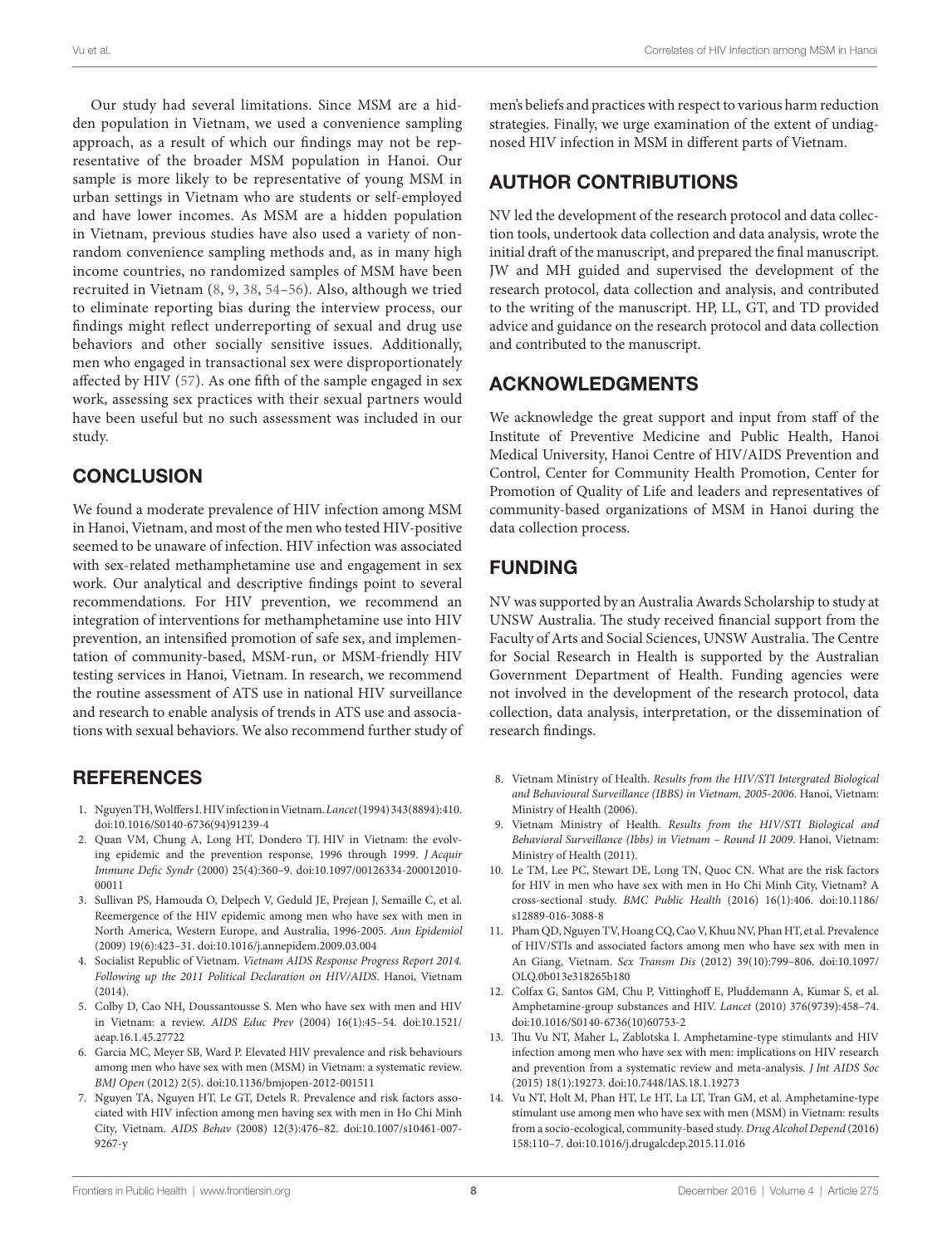- <span id="page-8-0"></span>15. Horton P. 'I thought I was the only one': the misrecognition of LGBT youth in contemporary Vietnam. *Cult Health Sex* (2014) 16(8):960–73. doi:[10.1080/](https://doi.org/10.1080/13691058.2014.924556) [13691058.2014.924556](https://doi.org/10.1080/13691058.2014.924556)
- <span id="page-8-1"></span>16. Secor AM, Wahome E, Micheni M, Rao D, Simoni JM, Sanders EJ, et al. Depression, substance abuse and stigma among men who have sex with men in coastal Kenya. *AIDS* (2015) 29(Suppl 3):S251–9. doi[:10.1097/](https://doi.org/10.1097/QAD.0000000000000846) [QAD.0000000000000846](https://doi.org/10.1097/QAD.0000000000000846)
- <span id="page-8-2"></span>17. Mills TC, Paul J, Stall R, Pollack L, Canchola J, Chang YJ, et al. Distress and depression in men who have sex with men: the Urban Men's Health Study. *Am J Psychiatry* (2004) 161(2):278–85. doi:[10.1176/appi.ajp.161.2.278](https://doi.org/10.1176/appi.ajp.161.2.278)
- <span id="page-8-3"></span>18. Klein H. Depression and HIV risk taking among men who have sex with other men (MSM) and who use the internet to find partners for unprotected sex. *J Gay Lesbian Ment Health* (2014) 18(2):164–89. doi:[10.1080/19359705.2013.](https://doi.org/10.1080/19359705.2013.834858) [834858](https://doi.org/10.1080/19359705.2013.834858)
- <span id="page-8-4"></span>19. Fendrich M, Avci O, Johnson TP, Mackesy-Amiti ME. Depression, substance use and HIV risk in a probability sample of men who have sex with men. *Addict Behav* (2013) 38(3):1715–8. doi:[10.1016/j.addbeh.2012.09.005](https://doi.org/10.1016/j.addbeh.2012.09.005)
- <span id="page-8-5"></span>20. Gee R. Primary care health issues among men who have sex with men. *J Am Acad Nurse Pract* (2006) 18(4):144–53. doi[:10.1111/j.1745-7599.2006.](https://doi.org/10.1111/j.1745-7599.2006.00117.x) [00117.x](https://doi.org/10.1111/j.1745-7599.2006.00117.x)
- <span id="page-8-6"></span>21. Ross MW, Berg RC, Schmidt AJ, Hospers HJ, Breveglieri M, Furegato M, et al. Internalised homonegativity predicts HIV-associated risk behavior in European men who have sex with men in a 38-country cross-sectional study: some public health implications of homophobia. *BMJ Open* (2013) 3(2):e001928. doi[:10.1136/bmjopen-2012-001928](https://doi.org/10.1136/bmjopen-2012-001928)
- <span id="page-8-24"></span>22. Deuba K, Ekstrom AM, Shrestha R, Ionita G, Bhatta L, Karki DK. Psychosocial health problems associated with increased HIV risk behavior among men who have sex with men in Nepal: a cross-sectional survey. *PLoS One* (2013) 8(3):e58099. doi[:10.1371/journal.pone.0058099](https://doi.org/10.1371/journal.pone.0058099)
- <span id="page-8-7"></span>23. De Santis JP, Colin JM, Provencio Vasquez E, McCain GC. The relationship of depressive symptoms, self-esteem, and sexual behaviors in a predominantly Hispanic sample of men who have sex with men. *Am J Mens Health* (2008) 2(4):314–21. doi[:10.1177/1557988307312883](https://doi.org/10.1177/1557988307312883)
- <span id="page-8-8"></span>24. Lee JH, Gamarel KE, Bryant KJ, Zaller ND, Operario D. Discrimination, mental health, and substance use disorders among sexual minority populations. *LGBT Health* (2016) 3(4):258–65. doi[:10.1089/lgbt.2015.0135](https://doi.org/10.1089/lgbt.2015.0135)
- <span id="page-8-9"></span>25. Darke S, Kaye S, McKetin R, Duflou J. Major physical and psychological harms of methamphetamine use. *Drug Alcohol Rev* (2008) 27(3):253–62. doi:[10.1080/09595230801923702](https://doi.org/10.1080/09595230801923702)
- <span id="page-8-10"></span>26. Diaz RM, Ayala G, Bein E. Sexual risk as an outcome of social oppression: data from a probability sample of Latino gay men in three U.S. cities. *Cultur Divers Ethnic Minor Psychol* (2004) 10(3):255–67. doi[:10.1037/1099-9809.10.](https://doi.org/10.1037/1099-9809.10.3.255) [3.255](https://doi.org/10.1037/1099-9809.10.3.255)
- <span id="page-8-11"></span>27. Huebner DM, Davis MC, Nemeroff CJ, Aiken LS. The impact of internalized homophobia on HIV preventive interventions. *Am J Community Psychol* (2002) 30(3):327–48. doi[:10.1023/A:1015325303002](https://doi.org/10.1023/A:1015325303002)
- 28. Andrinopoulos K, Hembling J, Guardado ME, de Maria Hernández F, Nieto AI, Melendez G. Evidence of the negative effect of sexual minority stigma on HIV testing among MSM and transgender women in San Salvador, El Salvador. *AIDS Behav* (2015) 19(1):60–71. doi[:10.1007/s10461-014-0813-0](https://doi.org/10.1007/s10461-014-0813-0)
- <span id="page-8-12"></span>29. O'Cleirigh C, Newcomb ME, Mayer KH, Skeer M, Traeger L, Safren SA. Moderate levels of depression predict sexual transmission risk in HIVinfected MSM: a longitudinal analysis of data from six sites involved in a "prevention for positives" study. *AIDS Behav* (2013) 17(5):1764–9. doi[:10.1007/](https://doi.org/10.1007/s10461-013-0462-8) [s10461-013-0462-8](https://doi.org/10.1007/s10461-013-0462-8)
- <span id="page-8-13"></span>30. Vu NT, Holt M, Phan HT, La LT, Tran GM, Doan TT, et al. The relationship between methamphetamine use, sexual sensation seeking and condomless anal intercourse among men who have sex with men in Vietnam: results of a community-based, cross-sectional study. *AIDS Behav* (2016). doi[:10.1007/](https://doi.org/10.1007/s10461-016-1467-x) [s10461-016-1467-x](https://doi.org/10.1007/s10461-016-1467-x)
- 31. Chng CL, Geliga-Vargas J. Ethnic identity, gay identity, sexual sensation seeking and HIV risk taking among multiethnic men who have sex with men. *AIDS Educ Prev* (2000) 12(4):326–39.
- 32. Kalichman SC, Heckman T, Kelly JA. Sensation seeking as an explanation for the association between substance use and HIV-related risky sexual behavior. *Arch Sex Behav* (1996) 25(2):141–54. doi[:10.1007/BF0](https://doi.org/10.1007/BF02437933) [2437933](https://doi.org/10.1007/BF02437933)
- <span id="page-8-14"></span>33. Kalichman SC, Simbayi L, Jooste S, Vermaak R, Cain D. Sensation seeking and alcohol use predict HIV transmission risks: prospective study of sexually

<span id="page-8-15"></span>transmitted infection clinic patients, Cape Town, South Africa. *Addict Behav* (2008) 33(12):1630–3. doi[:10.1016/j.addbeh.2008.07.020](https://doi.org/10.1016/j.addbeh.2008.07.020) 

- 34. Heidinger B, Gorgens K, Morgenstern J. The effects of sexual sensation seeking and alcohol use on risky sexual behavior among men who have sex with men. *AIDS Behav* (2015) 19(3):431–9. doi:[10.1007/s10461-014-0871-3](https://doi.org/10.1007/s10461-014-0871-3)
- <span id="page-8-16"></span>35. Newcomb ME, Clerkin EM, Mustanski B. Sensation seeking moderates the effects of alcohol and drug use prior to sex on sexual risk in young men who have sex with men. *AIDS Behav* (2011) 15(3):565–75. doi[:10.1007/](https://doi.org/10.1007/s10461-010-9832-7) [s10461-010-9832-7](https://doi.org/10.1007/s10461-010-9832-7)
- <span id="page-8-17"></span>36. Parsons JT, Schrimshaw EW, Wolitski RJ, Halkitis PN, Purcell DW, Hoff CC, et al. Sexual harm reduction practices of HIV-seropositive gay and bisexual men: serosorting, strategic positioning, and withdrawal before ejaculation. *AIDS* (2005) 19(Suppl 1):S13–25. doi:[10.1097/01.aids.0000167348.](https://doi.org/10.1097/01.aids.0000167348.15750.9a) [15750.9a](https://doi.org/10.1097/01.aids.0000167348.15750.9a)
- <span id="page-8-18"></span>37. Holt M, Lea T, Mao L, Zablotska I, Prestage G, de Wit J. Brief report: HIV prevention by Australian gay and bisexual men with casual partners: the emergence of undetectable viral load as one of a range of risk reduction strategies. *J Acquir Immune Defic Syndr* (2015) 70(5):545–8. doi[:10.1097/](https://doi.org/10.1097/QAI.0000000000000787) [QAI.0000000000000787](https://doi.org/10.1097/QAI.0000000000000787)
- <span id="page-8-19"></span>38. Ha H, Risser JM, Ross MW, Huynh NT, Nguyen HT. Homosexualityrelated stigma and sexual risk behaviors among men who have sex with men in Hanoi, Vietnam. *Arch Sex Behav* (2015) 44(2):349–56. doi[:10.1007/](https://doi.org/10.1007/s10508-014-0450-8) [s10508-014-0450-8](https://doi.org/10.1007/s10508-014-0450-8)
- <span id="page-8-20"></span>39. Kalichman SC, Rompa D. Sexual sensation seeking and Sexual Compulsivity Scales: reliability, validity, and predicting HIV risk behavior. *J Pers Assess* (1995) 65(3):586–601. doi[:10.1207/s15327752jpa6503\\_16](https://doi.org/10.1207/s15327752jpa6503_16)
- <span id="page-8-21"></span>40. Mao L, Kidd MR, Rogers G, Andrews G, Newman CE, Booth A, et al. Social factors associated with major depressive disorder in homosexually active, gay men attending general practices in urban Australia. *Aust N Z J Public Health* (2009) 33(1):83–6. doi:[10.1111/j.1753-6405.2009.00344.x](https://doi.org/10.1111/j.1753-6405.2009.00344.x)
- <span id="page-8-22"></span>41. Hirshfield S, Wolitski RJ, Chiasson MA, Remien RH, Humberstone M, Wong T. Screening for depressive symptoms in an online sample of men who have sex with men. *AIDS Care* (2008) 20(8):904–10. doi[:10.1080/](https://doi.org/10.1080/09540120701796892) [09540120701796892](https://doi.org/10.1080/09540120701796892)
- <span id="page-8-23"></span>42. Kroenke K, Spitzer RL, Williams JB. The PHQ-9: validity of a brief depression severity measure. *J Gen Intern Med* (2001) 16(9):606–13. doi[:10.1046/](https://doi.org/10.1046/j.1525-1497.2001.016009606.x) [j.1525-1497.2001.016009606.x](https://doi.org/10.1046/j.1525-1497.2001.016009606.x)
- <span id="page-8-25"></span>43. Hosmer DW. Chapter 4: Model-building strategies and methods for logistic regression. In: Lemeshow S, Sturdivant RX, editors. *Applied Logistic Regression*. 3rd ed. Hoboken, NJ: Wiley (2013). p. 89–151.
- <span id="page-8-26"></span>44. Morineau G, Nugrahini N, Riono P, Nurhayati, Girault P, Mustikawati DE, et al. Sexual risk taking, STI and HIV prevalence among men who have sex with men in six Indonesian cities. *AIDS Behav* (2011) 15(5):1033–44. doi:[10.1007/s10461-009-9590-6](https://doi.org/10.1007/s10461-009-9590-6)
- 45. Lyons A, Pitts M, Grierson J. Methamphetamine use in a nationwide online sample of older Australian HIV-positive and HIV-negative gay men. *Drug Alcohol Rev* (2013) 32(6):603–10. doi[:10.1111/dar.12072](https://doi.org/10.1111/dar.12072)
- 46. Truong HM, Kellogg TA, McFarland W, Louie B, Klausner JD, Philip SS, et al. Sentinel surveillance of HIV-1 transmitted drug resistance, acute infection and recent infection. *PLoS One* (2011) 6(10):e25281. doi:[10.1371/journal.](https://doi.org/10.1371/journal.pone.0025281) [pone.0025281](https://doi.org/10.1371/journal.pone.0025281)
- <span id="page-8-27"></span>47. Kral AH, Lorvick J, Ciccarone D, Wenger L, Gee L, Martinez A, et al. HIV prevalence and risk behaviors among men who have sex with men and inject drugs in San Francisco. *J Urban Health* (2005) 82(1 Suppl 1):i43–50. doi:[10.1093/jurban/jti023](https://doi.org/10.1093/jurban/jti023)
- <span id="page-8-28"></span>48. Nguyen TV, Van Khuu N, Nguyen PD, Tran HP, Phan HT, Phan LT, et al. Sociodemographic factors, sexual behaviors, and alcohol and recreational drug use associated with HIV among men who have sex with men in Southern Vietnam. *AIDS Behav* (2016) 20(10):2357–71. doi:[10.1007/s10461-015-1265-x](https://doi.org/10.1007/s10461-015-1265-x)
- <span id="page-8-29"></span>49. Holt M, Lea T, Asselin J, Hellard M, Prestage G, Wilson D, et al. The prevalence and correlates of undiagnosed HIV among Australian gay and bisexual men: results of a national, community-based, bio-behavioural survey. *J Int AIDS Soc* (2015) 18:20526. doi[:10.7448/IAS.18.1.20526](https://doi.org/10.7448/IAS.18.1.20526)
- <span id="page-8-30"></span>50. Ferrer L, Furegato M, Foschia JP, Folch C, Gonzalez V, Ramarli D, et al. Undiagnosed HIV infection in a population of MSM from six European cities: results from the Sialon project. *Eur J Public Health* (2015) 25(3):494–500. doi:[10.1093/eurpub/cku139](https://doi.org/10.1093/eurpub/cku139)
- <span id="page-8-31"></span>51. World Health Organization (WHO). *Consolidated Guidelines on HIV Testing Services*. Geneva, Switzerland: World Health Organization (2015).